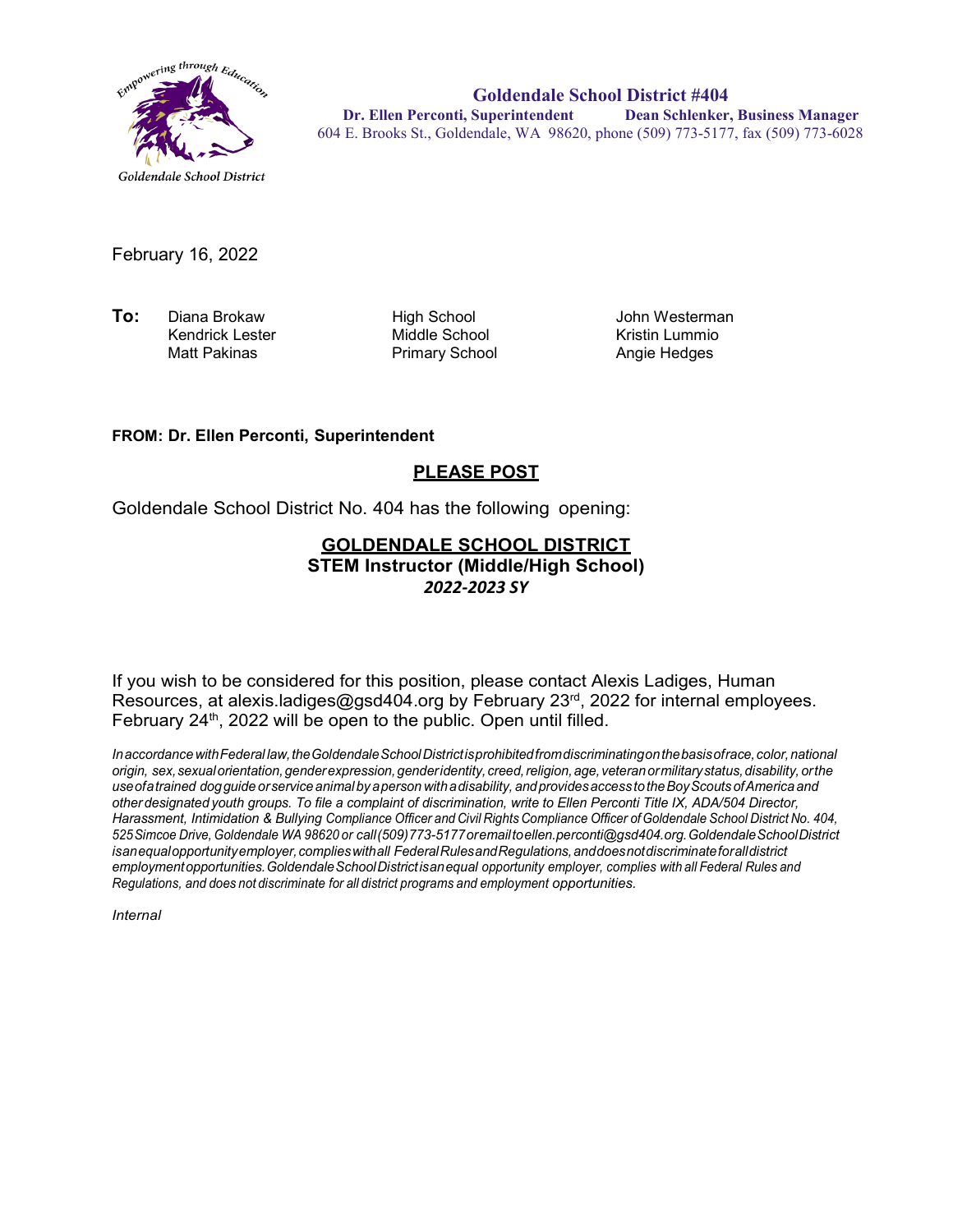

**GOLDENDALE SCHOOL DISTRICT NO. 404**

# **JOB DESCRIPTION**

## **TITLE OF POSITION: HIGH SCHOOL/MIDDLE SCHOOL STEM INSTRUCTOR**

| <b>QUALIFICATIONS:</b>                  | 1. Have or qualify for a valid Washington Teaching<br>Certificate and endorsed with CTE Technology<br>Education.<br>2. Successful experience working in CTE Industrial Arts /                                                                                                                                                                                                                                                                                                                                                                                                                                                                                                                                                                                                      |
|-----------------------------------------|------------------------------------------------------------------------------------------------------------------------------------------------------------------------------------------------------------------------------------------------------------------------------------------------------------------------------------------------------------------------------------------------------------------------------------------------------------------------------------------------------------------------------------------------------------------------------------------------------------------------------------------------------------------------------------------------------------------------------------------------------------------------------------|
|                                         | STEM or related field.                                                                                                                                                                                                                                                                                                                                                                                                                                                                                                                                                                                                                                                                                                                                                             |
|                                         | 3. Knowledge of the current trends in the field.<br>4. Evidence of a high degree of confidentiality.                                                                                                                                                                                                                                                                                                                                                                                                                                                                                                                                                                                                                                                                               |
|                                         | 5. Effective communication and interpersonal skills, both verbally and in<br>writing.                                                                                                                                                                                                                                                                                                                                                                                                                                                                                                                                                                                                                                                                                              |
|                                         | 6. Willingness and ability to work cooperatively with administration,<br>staff, students and parents.                                                                                                                                                                                                                                                                                                                                                                                                                                                                                                                                                                                                                                                                              |
|                                         | 7. Successful experience working with high school students and/or<br>middle school students and proven ability to relate to young people.                                                                                                                                                                                                                                                                                                                                                                                                                                                                                                                                                                                                                                          |
|                                         | 8. Knowledge of essential learning and ability to integrate them into the<br>classroom.                                                                                                                                                                                                                                                                                                                                                                                                                                                                                                                                                                                                                                                                                            |
|                                         | 9. Understanding of available community resources.                                                                                                                                                                                                                                                                                                                                                                                                                                                                                                                                                                                                                                                                                                                                 |
|                                         | 10. Awareness and appreciation of diversity among individual<br>students; and the ability to set appropriate expectations for<br>individual students.                                                                                                                                                                                                                                                                                                                                                                                                                                                                                                                                                                                                                              |
|                                         | 11. Knowledge and/or experience in serving students in rural districts.<br>12. Criminal history background and fingerprint check through<br>Washington State Patrol and FBI.                                                                                                                                                                                                                                                                                                                                                                                                                                                                                                                                                                                                       |
| <b>REPORTS TO:</b>                      | <b>Building Principals</b>                                                                                                                                                                                                                                                                                                                                                                                                                                                                                                                                                                                                                                                                                                                                                         |
| <b>JOB GOALS:</b>                       | Plan, coordinate and instruct STEM and Industrial<br>Technology courses to students 7th -12th grade.<br>Develop Leadership skills through affiliation with the<br>Program CTSO. Seek opportunities for students to earn<br>CTE Dual Credit or industry certifications. Create 2<br>Programs of study in which a student may graduate<br>from high school under the CTE program pathway<br>option.                                                                                                                                                                                                                                                                                                                                                                                  |
| PFRFORMANCF<br><b>RESPONSIBILITIES:</b> | 1. Maintain professional, legal and ethical standards.<br>2. Complete and maintain all required reports and records in an accurate<br>and timely manner.<br>3. Follow the course approved Frameworks regarding instruction,<br>assessment and learning outcomes<br>4. Purchase supplies and equipment in an approved manner and<br>follow the budget approved by the CTE Director, Advisory<br>Committee and building principal.<br>5. Inform principal/staff on progress of assigned students.<br>6. Ensure all equipment is working properly and meets safety<br>standards. See that all students pass safety tests before using any<br>equipment and safety tests records are available upon request.<br>7. Participate in IEP and MDT meetings with special education teachers |